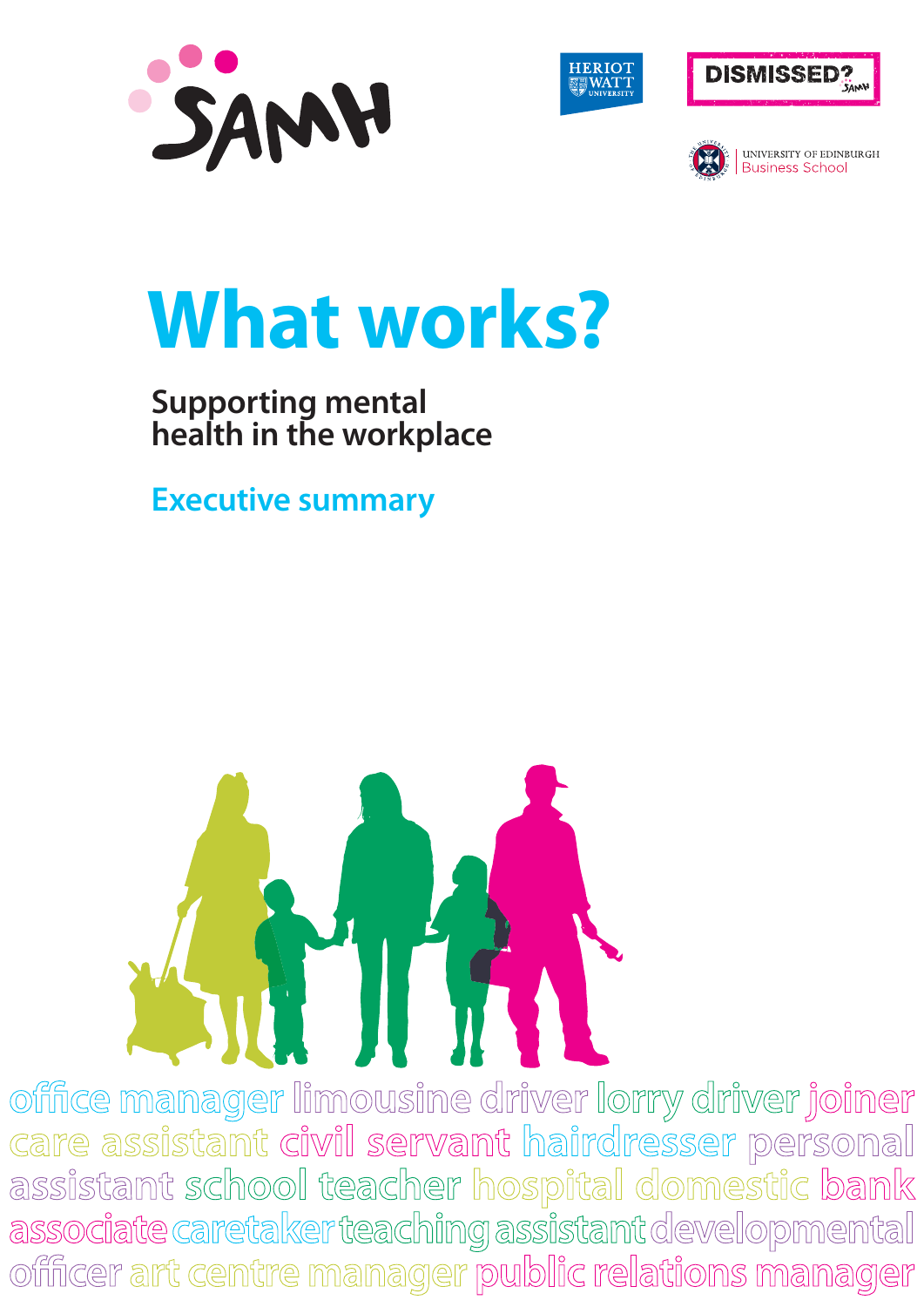In 2011, SAMH published *What's It Worth Now?*, a research report investigating the costs of mental health problems to Scotland's employers. The findings were staggering: mental health problems cost Scotland's employers £2.15 billion per year, through sickness absence, lower productivity and staff turnover<sup>1</sup>.

### **FOREWORD**

Such figures would be worthy of the public's attention in any economic climate. In the current financial crisis, with both the private and public sectors seeking to cut costs, higher levels of unemployment and far-reaching reforms of the welfare system, the importance of workplace mental health cannot be ignored.

In recognition of these challenges, Dismissed?, SAMH's campaign for fairness in mental health and employability, has been working to raise awareness of mental health at work and to help employers in Scotland find practical ways to support the mental health of their staff.

People with mental health problems face numerous challenges to managing their condition as well as their workload. To understand workplace mental health and to devise effective, practical measures by which employers can support the mental health of their staff, we must understand the experiences of the one in six employees who experience a mental health problem at work<sup>2</sup>.

While *What's It Worth Now?* revealed the financial costs of poor mental health, little research has been done to understand

individual's lived experiences of mental health problems in the workplace.

SAMH's **Dismissed?** campaign focuses on the employability journey of people with mental health problems. From claiming benefits to which people are entitled when they are sick or disabled, to applying for, getting and keeping a job, people with mental health problems are currently disadvantaged in employability.

To do this, we have worked with the Centre for Research on Work & Wellbeing at Heriot-Watt University and the Business School at the University of Edinburgh. Together, we surveyed hundreds of employees in Scotland and conducted in-depth interviews with dozens of working people with experience of mental health problems.

The result is this report. *What Works?* reveals the facts about mental health in the workplace and provides employers of all sizes and sectors with practical ways to tackle both the human and financial costs of poor workplace mental health.

**billy watSon CHIEF ExECUTIvE, Samh**

# **DISMISSED?**

- **More than half** of people report that their condition little or no effect on their day-to-day work. 40 that their condition has not resulted in sickne
- **Stress awareness initiatives** are somewhat those reporting higher levels of awareness of less likely to report feeling stressed at work. H effective such initiatives require concerted pr
- **When seeking support** for a mental health at work, people prefer to talk to line manager colleagues over HR or occupational health sta
- **63% of employees** with experience of ment have disclosed their condition to their employ disclosed reported satisfaction with their em 40% stated that they were dissatisfied with the
- **Employees who disclose** report higher level where the employer provides a prompt, appr In addition, employees report higher levels of where they are actively involved in discussion about the support they receive from an employer.
- **Employees report higher** levels of satisfaction response where they are offered a combination support and receive support from their line manager and receive support from their line
- **After a period of sickness absence** as a result problems, a majority of employees prefer to a work with their line manager, over HR or occupation
- **Employers are not the first or only source** for a person experiencing mental health probpeople seek support from their family and fria mental health professional, often in combination.



| ondition has              |
|---------------------------|
| 0% of people say          |
| ess absence.              |
| effective, with           |
| f such initiatives        |
| However, to be            |
| omotion.                  |
| problem                   |
| rs or                     |
| aff.                      |
| al health problems        |
| yer. 40% of those who     |
| ployer's response.        |
| he response.              |
| Is of satisfaction        |
| ropriate response.        |
| f satisfaction            |
| ns and decisions          |
| loyer.                    |
| ion with an employer's    |
| on of formal and informal |
| nanager and colleagues.   |
| ult of mental health      |
| arrange their return to   |
| upational health staff.   |
| of support                |
| olems. Most               |
| ends, a GP or             |

The Dismissed? campaign works with employers to help them support staff and save money by managing mental health in their workplace, and seeks to influence the benefits system to make it fairer and easier to navigate. There are many ways to get involved in the Dismissed?

campaign. Visit **www.samh.org.uk** to find out more.

The findings in this report were gained through a combination of methods. An online survey was conducted and targeted at employees in Scotland. The survey received 312 respondents, 69% of whom had experience of mental health problems. To supplement the survey, interviews lasting up to two hours were held with 38 working people from a wide range of backgrounds. This research revealed a number of key findings.

## *WHAT WORKS?* **kEY FINDINGS**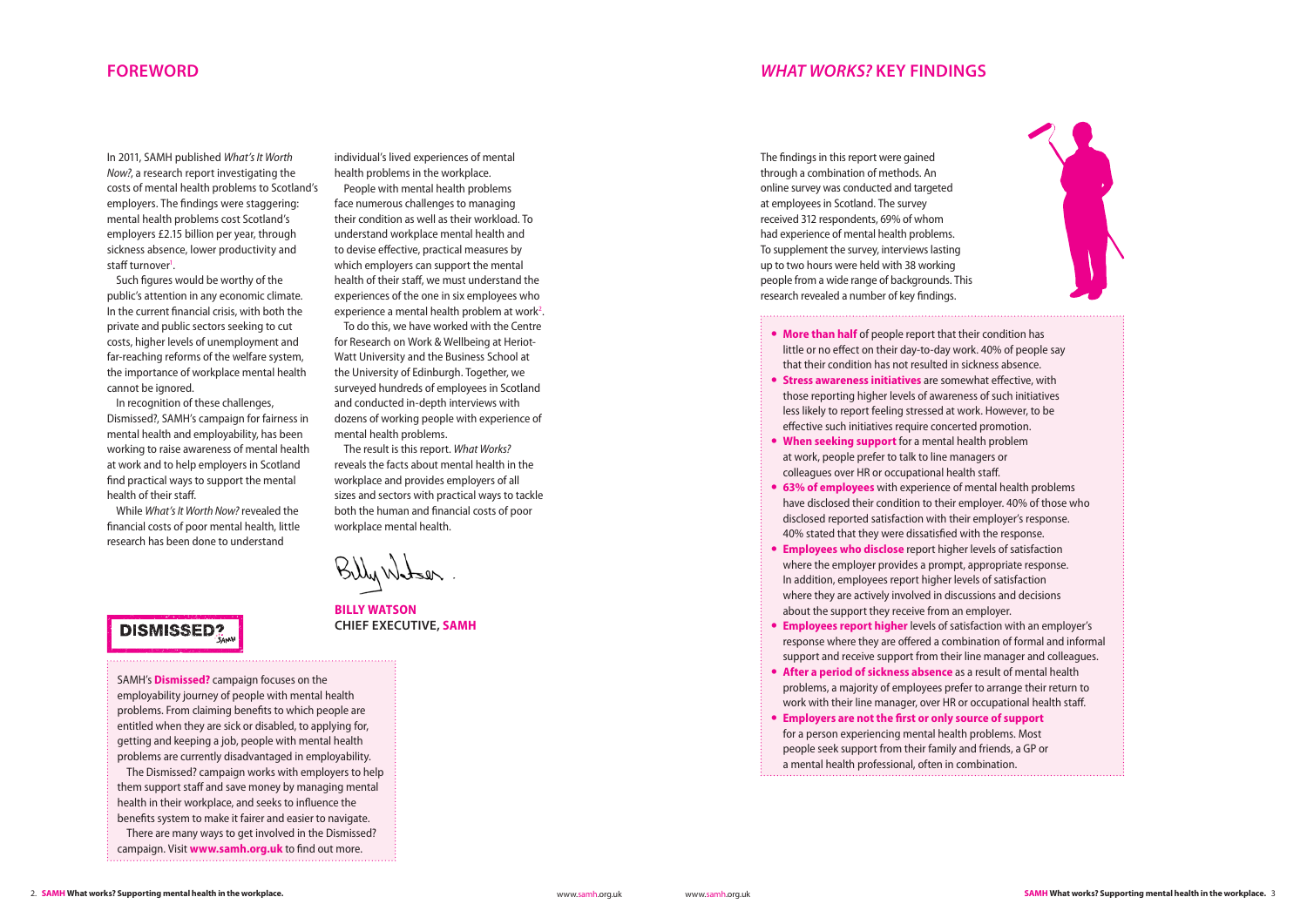Existing evidence shows that one in six employees will experience a mental health problem at any one time<sup>2</sup>. However, our research shows that the nature, severity and consequences of their illness vary significantly from person to person.

Depression and anxiety disorder are the most common conditions among employees, with a smaller proportion of people experiencing other conditions. More than 75% of employees with a mental health problem report experiencing more than one mental health problem concurrently or over a period of time.

#### **prevalence of Specific mental health conditionS among Survey participantS**

#### **IMPACT OF MENTAL HEALTH PROBLEMS ON WORk**

| <b>MENTAL HEALTH PROBLEM</b>         | <b>PER CENT</b> |
|--------------------------------------|-----------------|
| Depression                           | 75.2            |
| Anxiety                              | 63.6            |
| <b>Eating Disorders</b>              | 11.7            |
| Other <sup>3</sup>                   | 10.5            |
| <b>Postnatal Depression</b>          | 9.7             |
| Phobias                              | 8.7             |
| <b>Bipolar Disorder</b>              | 8.3             |
| <b>Obsessive Compulsive Disorder</b> | 4.4             |
| <b>Personality Disorders</b>         | 1.9             |
| Schizophrenia                        | 0.5             |

Our research also shows that the severity of problems varies significantly, with almost half reporting their condition as moderate.

**reported Severity of mental health conditionS among Survey participantS** Research has shown that the financial impact of poor mental health at work is significant. Presenteeism or lower productivity alone costs Scotland's employers £1.24 billion<sup>1</sup> per year. However, mental health problems need not have such a dramatic impact on the workplace. Our research shows that more than half of people report that their mental health problem has little or no affect on their dayto-day work activities or the type of work they do. Twenty-nine per cent report that their condition impacts moderately on their work and 19% state that the impact is severe. Furthermore, 40% of people with mental health problems say that their condition has not led to their being absent from work and where people take sickness absence, the duration of that absence varies greatly.

| <b>SEVERITY OF CONDITION</b> | <b>PER CENT</b> |
|------------------------------|-----------------|
| Mild                         | 19              |
| Moderate                     | 49              |
| Severe                       | 27              |

## **PART ONE: MENTAL HEALTH IN THE WORkPLACE**

The duration of employees' mental health problems also varies. Our research shows that an employee's condition may last from a few months to several decades, though any impact on their work is not necessarily of the same duration.

#### **IMPACT OF WORk ON MENTAL HEALTH**

There is compelling evidence to show a positive link between employment and mental health. As a rule, people enjoy better mental health when they are in work<sup>2</sup>. Even so, our research shows that employees experiencing mental health problems may require additional support in order to feel that their contribution to work is of value. People with mental health problems are more likely to report that their opinion of themselves decreases if their work is not up to their usual standard.

Though only a small proportion of mental health problems are directly caused by work or working conditions<sup>2</sup>, our research shows that working conditions have a significant impact on a person's mental health. People with mental health problems are more likely to report feeling stressed at work, with this likelihood increasing with the severity of their condition.

#### **ExAMPLE 1: SOCIAL WORkER**

"Out of a team of eight workers and two Seniors there's only myself and another worker and another Senior. So we were doing the work, two of us doing the work of eight and I was just knackered and I took a chest infection and my body and my brain just went "Oh let's stop…"

#### **ExAMPLE 2: CIvIL SERvANT**

**impact of mental health problemS on work ACTIVITIES AS REPORTED BY SURVEY PARTICIPANTS** 



"I was deputising [as a line manager]. I actually deputised for a year and a half constantly, that's why I put in for the job and it was just a nightmare, it was an absolute nightmare … I was in late nearly every single night … just to try and get things cleared and then the audit failed and everything else and things were in a bit of a mess with inspections and things like that. Just a lot of things, you felt as if you were going home and thinking about the place too much."



Interviews with employees with mental health problems illustrate how problematic stress can result from a combination of unexpected responsibilities, excessive workloads and unrealistic performance targets.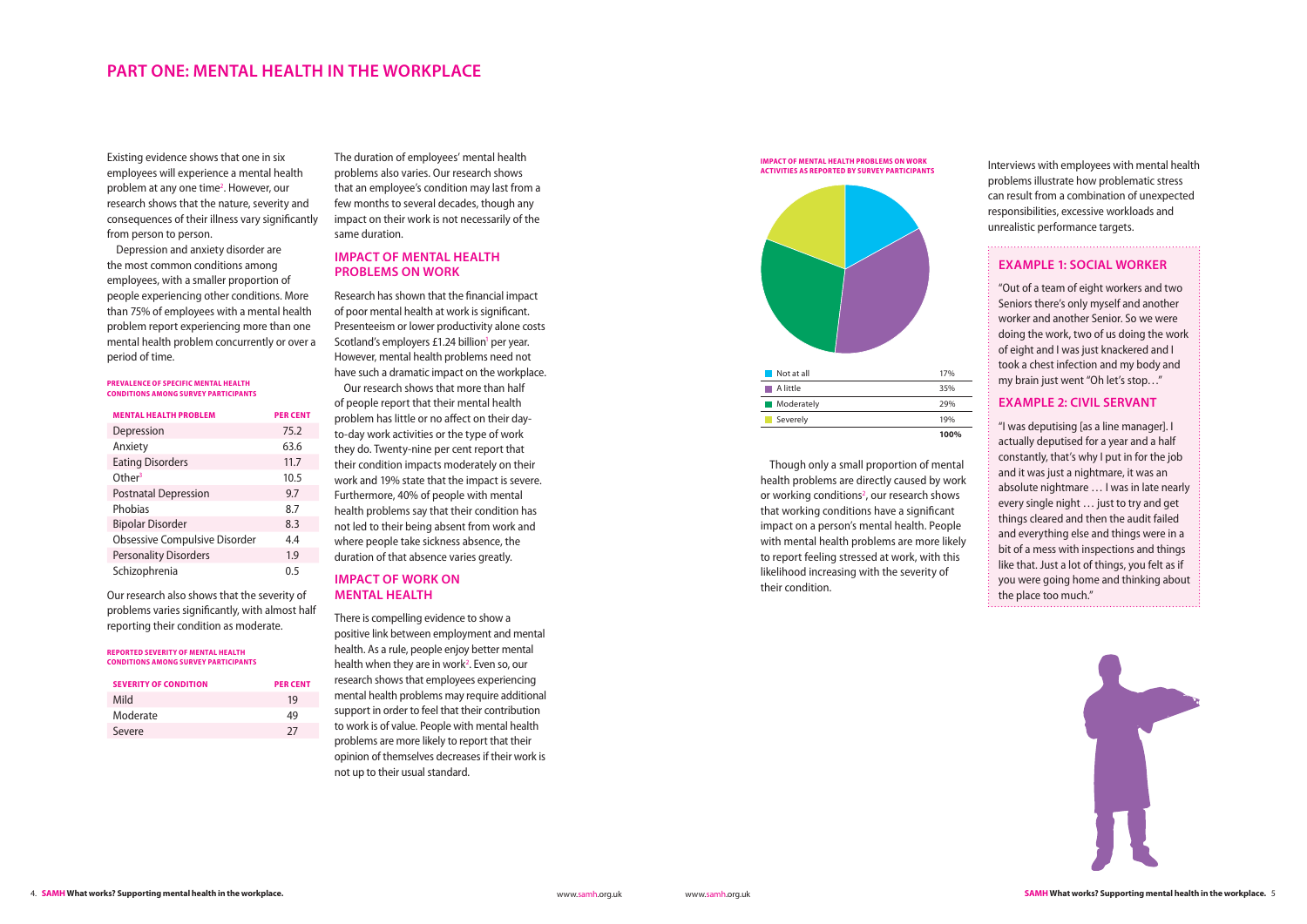Though important, our research shows that employers are not the first or only source of support for a person experiencing mental health problems. Most people seek support from their family and friends, a GP or a mental health professional, often in combination. However, this choice may reflect a lack of awareness on the part of the employee that support is available from their employer.

Where they do seek support at work, people experiencing mental health problems prefer to talk to their line manager and colleagues over HR staff or occupational health staff or services.

#### **Sources of support for those experiencing mental health problems at work (multiple responses allowed)**

| <b>SOURCE OF SUPPORT</b>                 | <b>PER CENT</b> |
|------------------------------------------|-----------------|
| <b>Family and friends</b>                | 62.9            |
| GP                                       | 52.9            |
| Counsellor/psychologist/<br>psychiatrist | 43.3            |
| Colleagues                               | 27.6            |
| Line manager/supervisor                  | 22.9            |
| Occupational health (work)               | 8.6             |
| HR/Personnel                             | 8.1             |
| Trade union representative               | 5.7             |
| Occupational health<br>(outside work)    | 3.3             |
| Citizens Advice Bureau                   | 1.0             |
| Health and safety representative         | O               |

#### **DISCLOSURE OF A MENTAL HEALTH PROBLEM**

Our research shows that 63% of employees with experience of mental health problems have disclosed their condition to their employer, providing a valuable opportunity to minimise the impact of poor mental health on the employee and their work. However, 37% of employees do not disclose, with the result that employers may not be aware of the mental health problems experienced by their

# **PART 2: SUPPORTING EMPLOYEES WITH MENTAL HEALTH PROBLEMS**

Our survey findings show that 40% of those who have disclosed their mental health problem to an employer were satisfied with the response, with an equal number reporting dissatisfaction. This finding provided an excellent opportunity to explore both effective and ineffective responses to disclosure.

#### **Example: Personal Assistant**

"I didn't tell my current employer until it became an issue and I had to be off work with it. I hadn't had to own up to it on the application form because in the job I'd had previously I'd had a really good spell … Rightly or wrongly I believe that if you have to put something like that down on an application form you're probably slashing your chances of being invited to interview."

#### **RESPONDING TO DISCLOSURE OF A MENTAL HEALTH PROBLEM**

Our research shows that the initial response of an employer to the disclosure of a mental health problem by an employee has a significant impact on the success of any support offered. A positive, supportive response encourages a more constructive approach to managing a mental health problem and increases the likelihood of a satisfactory outcome.

The experiences of employees show that the most effective responses are those that prioritise informal support, such as flexibility in working hours, over formal approaches such as workplace counselling.

Two further elements are crucial to ensuring an employee receives effective support. First, our interviews with employees show that, even where an employer's initial response was supportive, this can be undermined by significant delays or a lack of follow-up in the provision of support. Second, ensuring the employee is involved in decisions about the support they receive leads to better outcomes for the employee and their work.

#### **Example: Executive Officer**

"It took my employer 4 months to offer reasonable adjustments in my work environment to address my work based anxiety. I feel that I suffered unnecessarily during this time and this has seriously affected my recovery. Prompt implementation of minor adjustments would have made all the difference."

#### **Example: IT Worker**

"A bit of flexibility in working times [helped]. I did not want time off, but it helped to be able to do slightly shorter days to avoid the busiest times on public transport when I was at my worst."

#### **Example: Education Advisor**

"Regular contact with Line and Section Managers, reassuring emails and support from Line and Section managers, confidentiality, awareness, trust, encouragement. I wouldn't have survived if it hadn't of been for the support from my Line and Section Managers"

staff. Reasons for non-disclosure vary, though interviews with employees indicate that nondisclosure often stems from distrust and a fear of negative consequences.

#### **INFORMAL SUPPORT**

Our research shows that the actions of line managers and colleagues are crucial to ensuring a successful response to disclosure.

Line managers can provide vital support to employees experiencing mental health problems. This can be practical - developing and overseeing methods of support, such as counselling, workload management or flexible working patterns – and emotional, by making time to listen and talk confidentially to an employee.

Where respondents received a negative response from their line manager, they cited as a reason the line manager's lack of experience of mental health issues or a lack of power on the part of the line manager to provide an appropriate formal response.

The role of work colleagues should also not be underestimated. More than half of employees we spoke to disclosed their mental health problem to coworkers, who are more likely to give a satisfactory response to disclosure than employers. Where employees do report a negative response, testimony suggests that this stems from ignorance of mental health problems on the part of colleagues.

#### **Reported satisfaction by survey participants who have informed their employer of their condition**



#### **Very dissatisfied Dissatisfied**

|      | Neither satisfied nor dissatisfied |
|------|------------------------------------|
| ____ |                                    |

Satisfied **Very satisfied**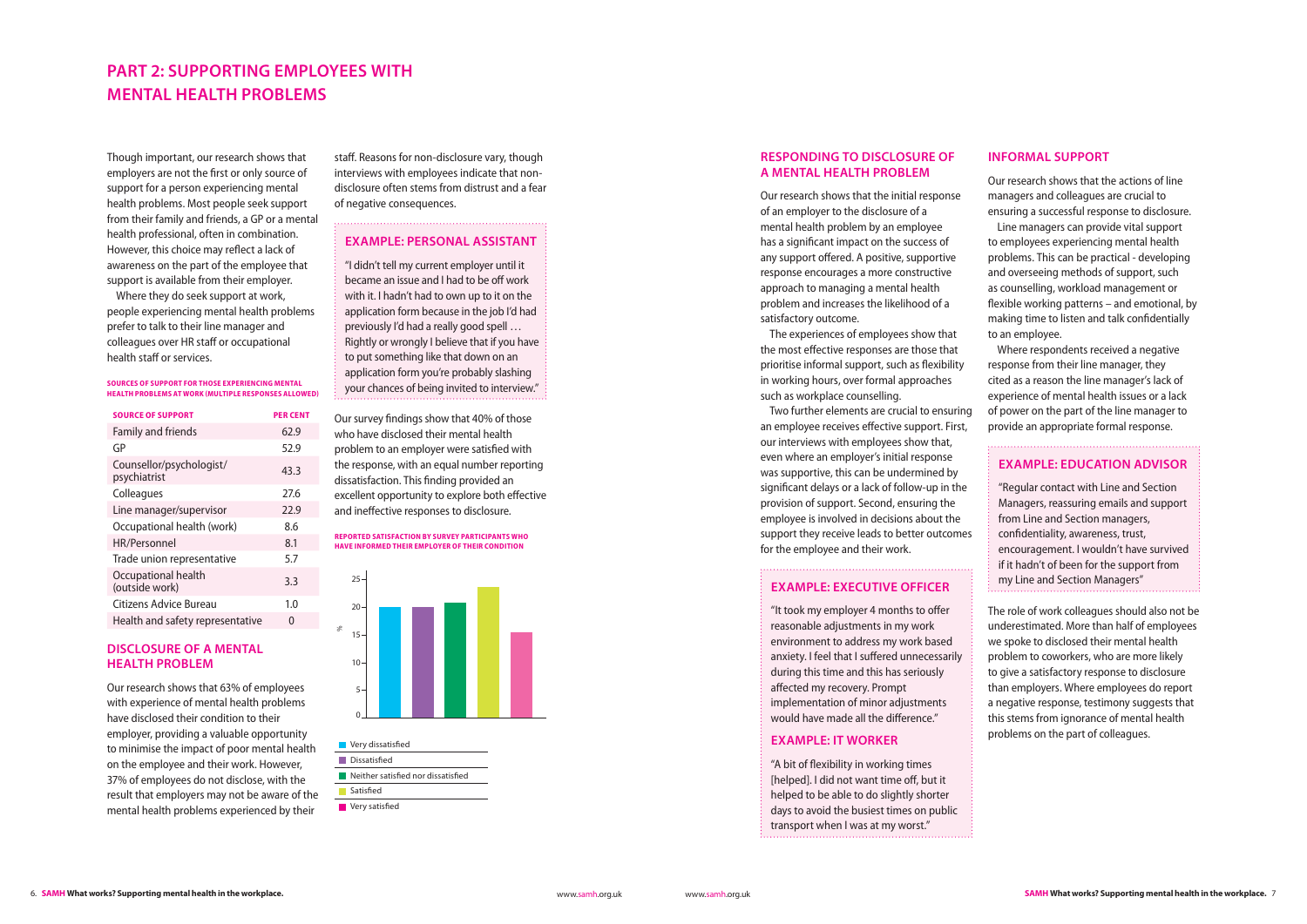#### **Example: HR Manager**

"Having gone through a difficult 12 months I was supported well by my previous line manager. However, having transferred line management in the last 6 weeks, in one phone call with my new line manager this has all been swept away."

## **Case Study: Paula, Bank worker**

Paula works as a bank associate and has been in her current job for approximately 10 years. Paula's life changed dramatically with the loss of her baby in the advanced stages of pregnancy followed by the death of her father.

Consequently diagnosed with depression by her GP and prescribed antidepressants, Paula began to plan a return to work after a two month absence.

This began informally through discussions with Paula's managers in a city centre cafe. Paula's employer then organised regular visits for her to the company nurse and helped to arrange private bereavement counselling.

Employees with mental health problems may at times need to take sickness absence in order to manage their condition. The period of absence required varies considerably depending on the individual and their condition. Where an employer is not aware of an employee's mental health problem, frequent or extended periods of sickness absence may be an indication of poor mental health. Testimony obtained through interview shows that many employees are forced to disclose a mental health problem to their employer as a result of requiring a sick line to justify frequent or extended absence.

Paula says that thoughtful comments and gestures by colleagues played a part in the recovery process too. Since then Paula has taken no time off due to her depression and reports high levels of job satisfaction and an employer more than satisfied with her efforts and commitment.

However, informal approaches are vulnerable to inconsistency or changes in staff or workplace arrangements, leading to a sudden withdrawal of support. To be effective, informal support from line managers and colleagues should be supplemented with more formal, systemic approaches. Limitations to the benefits of support received from colleagues also highlight a disparity between the supportive attitudes of colleagues and less effective support from the wider organisation.

#### **Relationship between survey participant's perception of stress at work and awareness of availability of initiatives to manage stress**

- Providing access to employee assistance programmes
- Providing access to workplace counselling or similar services off-site
- Accommodating time off for treatment and / or convalescence
- Offering flexible workload and working hours or the option of working from home





#### **SUPPORT IN RETURNING TO WORK**

Our research shows that, during absence and upon returning to work, employees rely particularly on effective support from their line manager.

| <b>SOURCE OF ADVICE RE</b><br><b>RETURN TO WORK</b> | PER CENT |
|-----------------------------------------------------|----------|
| GP                                                  | 54.8     |
| Line manager/supervisor                             | 38.1     |
| <b>Family and friends</b>                           | 28.1     |
| Counsellor/psychologist/<br>psychiatrist            | 18.6     |
| HR/Personnel                                        | 14.8     |
| Occupational health (work)                          | 11.9     |
| Colleagues                                          | 8.6      |
| Trade union representative                          | 7.1      |
| Occupational health<br>(outside work)               | 1.9      |
| Health and safety representative                    | 1.4      |
| Citizens Advice Bureau                              | 1        |

#### **Example: Hospital Domestic**

"Well, I can text [my colleague] during the week sometimes or I see her about but she's more just like a colleague and we sort of share things when we're working like "what are you up to" and "how's your week been this week" or whatever but I don't visit or go out of my way to see her or anything when we're not at work."

Formal support can include:

Testimony from those interviewed shows that formal measures are most successful when the employee affected is actively involved in decisions about their support.

#### **FORMAL SUPPORT**

A range of formal responses to disclosure is available to employers. Our research shows that these can vary depending on the size and sector of the organisation and such measures often work best in combination with informal sources of support.

Many large employers provide workplace initiatives to raise awareness of and reduce stress. These can include Employee Assistance Programmes, provision of a mentor or "buddy system" and stress-based Risk Assessments.

Our research shows that workplace stress initiatives can be effective, with levels of workplace stress decreasing with awareness of such programmes. However, the evidence also shows that provision does not necessarily result in uptake by employees.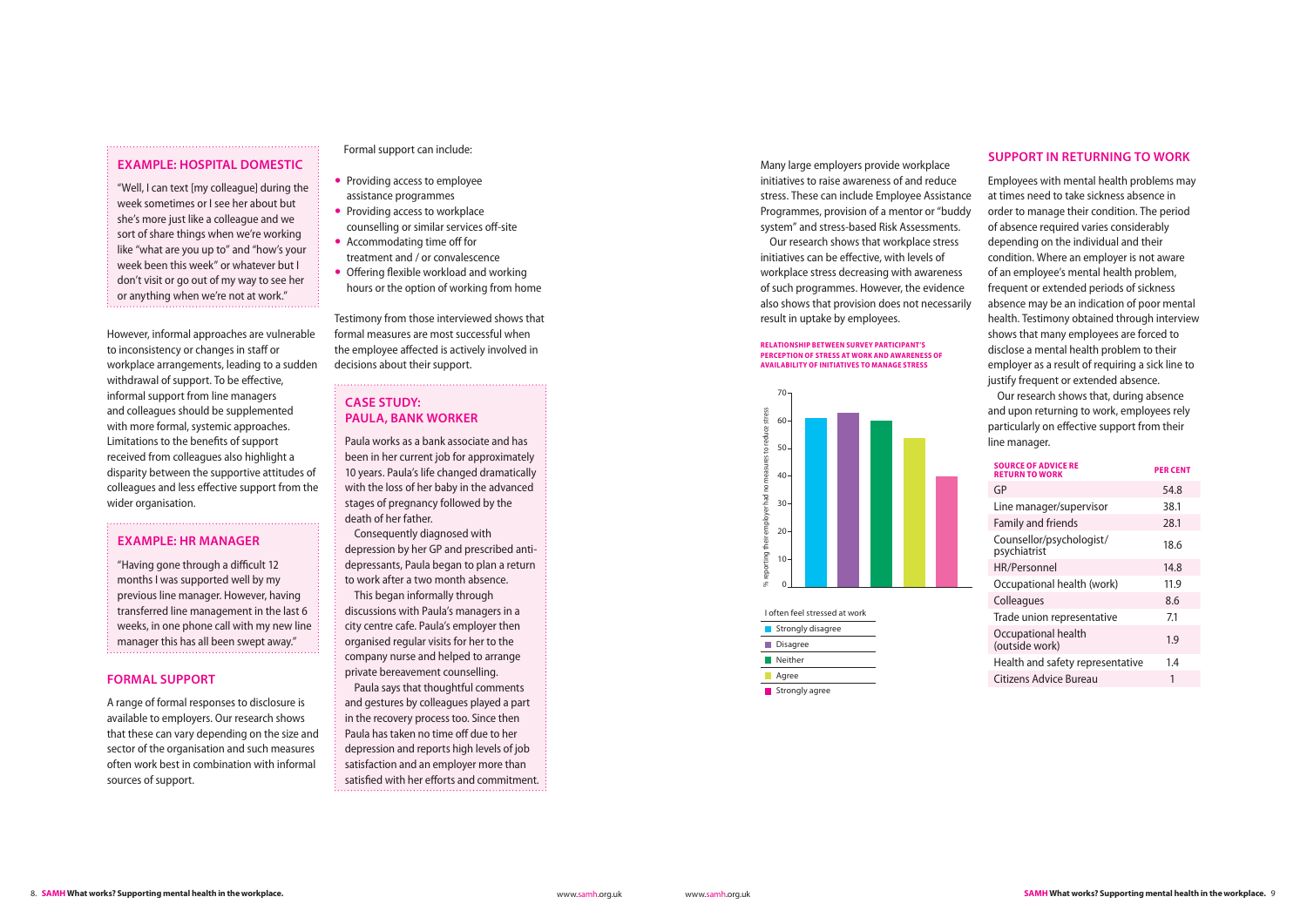Based on our research findings, these recommendations provide advice and details of a variety of formal and informal support methods that employers of any size or sector can use to support the mental health of their employees.

#### **recommendation 1: underStand individual needS**

Our research shows that provision of workplace mental health programmes is not on its own sufficient to meet the needs of employees.

Employers should recognise that people with mental health problems can work effectively and do not have to be entirely symptom-free to work successfully.

Variation in the nature, severity and duration of mental health problems poses a challenge to employers when designing and implementing support measures. Support measures should be flexible enough to recognise the individual needs, personal circumstances and work environment of the employee, while also taking account of the business needs of the employer.

#### **recommendation 2: raiSe awareneSS**

#### **recommendation 4: enSure a poSitive reSponSe TO DISCLOSURE**

To improve uptake, stress management initiatives and other support available to employees experiencing poor mental health should be promoted widely and consistently.

#### **recommendation 3: recogniSe the role of line managerS and colleagueS**

Our research shows that colleagues can

## **PART 3: RECOMMENDATIONS**

provide valuable emotional support to employees with mental health problems.

Line managers play a vital role in supporting employees with mental health problems, providing both emotional support and practical help. Knowledge of mental health and the confidence to support their staff is crucial to ensuring a satisfactory response. To ensure that employees disclosing a mental health problem receive an appropriate response from their colleagues, employers should provide mental health awareness training to line managers and provide information on mental health to all employees.

> This also means that employers that do not have the capacity to provide formal support can instead prioritise informal support, for example by providing mental health training and information resources for line managers and staff.

By ensuring that workplace mental health is the responsibility of all staff and departments within an organisation, employers can respond comprehensively and consistently to the mental health needs of their staff.

The decision to disclose a mental health problem at work and the initial response to that disclosure are crucial to ensuring a satisfactory outcome for both employees and employers.

Employees with mental health problems should be encouraged to disclose their conditions safe in the knowledge that they will not be ignored, stigmatised or disciplined.

Though organisational procedures can take time, formal responses to disclosure of a mental health problem should be prompt to ensure that an initially positive response is not undermined by subsequent delays. This can be achieved by providing informal support until formal procedures are in place.



#### **recommendation 5: involve employeeS in deciSion-making**

Our research shows that the most positive and mutually beneficial outcomes are ensured by actively engaging employees with mental health problems in decision making and dialogue about the support they receive.

As well as providing a vital element of control for those experiencing mental health problems, this serves to reduce the burden placed on line managers and HR staff to devise an appropriate response.

Furthermore, interviews with employees indicate that feelings of persecution and discrimination are common when undergoing workplace health procedures. Keeping an employee informed and involved in such processes ensures that they understand the purpose and outcomes of such procedures.

#### **recommendation 6: balance formal and informal approacheS**

While formal policies and initiatives have an important place in managing mental health at work, our research shows that these work best when coupled with informal intervention.

Informal support can take many forms, from small adjustments at work to taking a colleague for a cup of coffee and a chat. Such measures can be the most effective in ensuring a satisfactory outcome for an employee.

#### **recommendation 7: Sharing reSponSibility**

However, employers should be aware that other sources of support are available to employees. Family, friends, GPs, counsellors and others can all help to support employees with mental health problems. Employees should be encouraged to seek other forms of support if necessary and employers should be aware of mental health services and resources in their local area.